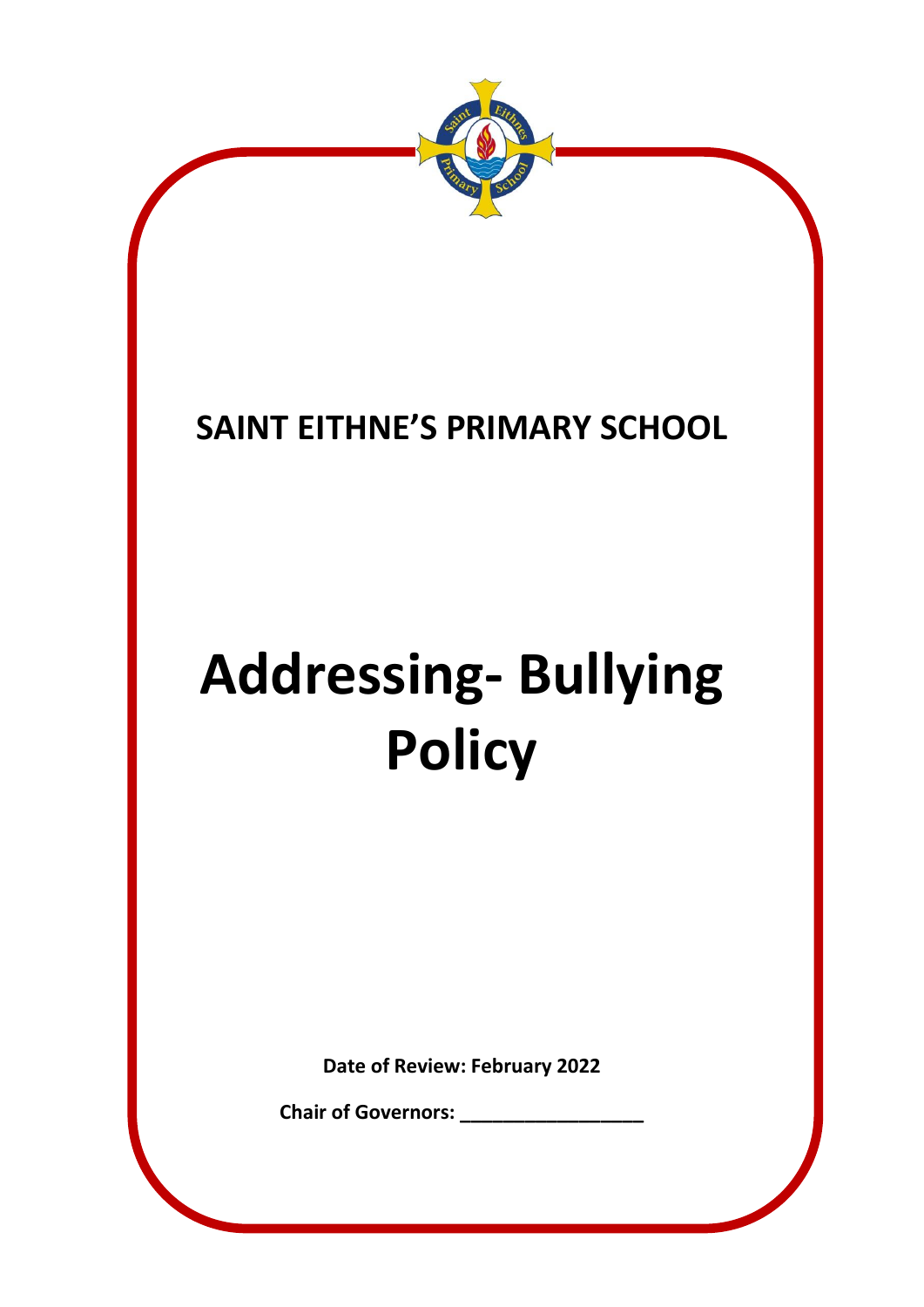

# **Aim of Policy**

It is our aim at Saint Eithne's to prevent bullying and deal with bullying when it occurs. We seek to provide a safe and secure learning environment and foster a sense of security in each child to develop his / her confidence and independence. One way in which we seek to protect our pupils is by helping them to recognise unwelcome behaviour in others and acquire the confidence and skills they need to keep themselves safe.

Linked to our pastoral care system is the need for discipline throughout the school. We hope to achieve a high standard of discipline but not at the expense of our pupils' own self-esteem. Our behaviour policy has been devised with the rights and feelings of our pupils in mind. Poor behaviour often stems from personal problems or difficulties. It is not our intention to simply punish bad behaviour and ignore the reasons for it.

Our pastoral support principle is that it is better to prevent poor behaviour, rather than merely to react to it with punishments.

These values are reflected in our 3 main school rules.

- Always behave courteously showing good manners and consideration for others;
- Always show respect for your own property as well as the property of others;
- No bullying, no fighting and no rough play in the school at any time.

## **Definition of bullying**

Bullying behaviour is behaviour by one or more pupils carried out intentionally to hurt, harm or adversely affect the rights and needs of another or others.

The term bullying refers to a range of harmful behaviour, both physical and psychological. The list of bullying behaviours is non-exhaustive although bullying behaviour usually has the following four features:

- It is repetitive and persistent.
- It is intentionally harmful.
- It involves an imbalance of power, leaving someone feeling helpless to prevent it or put a stop to it.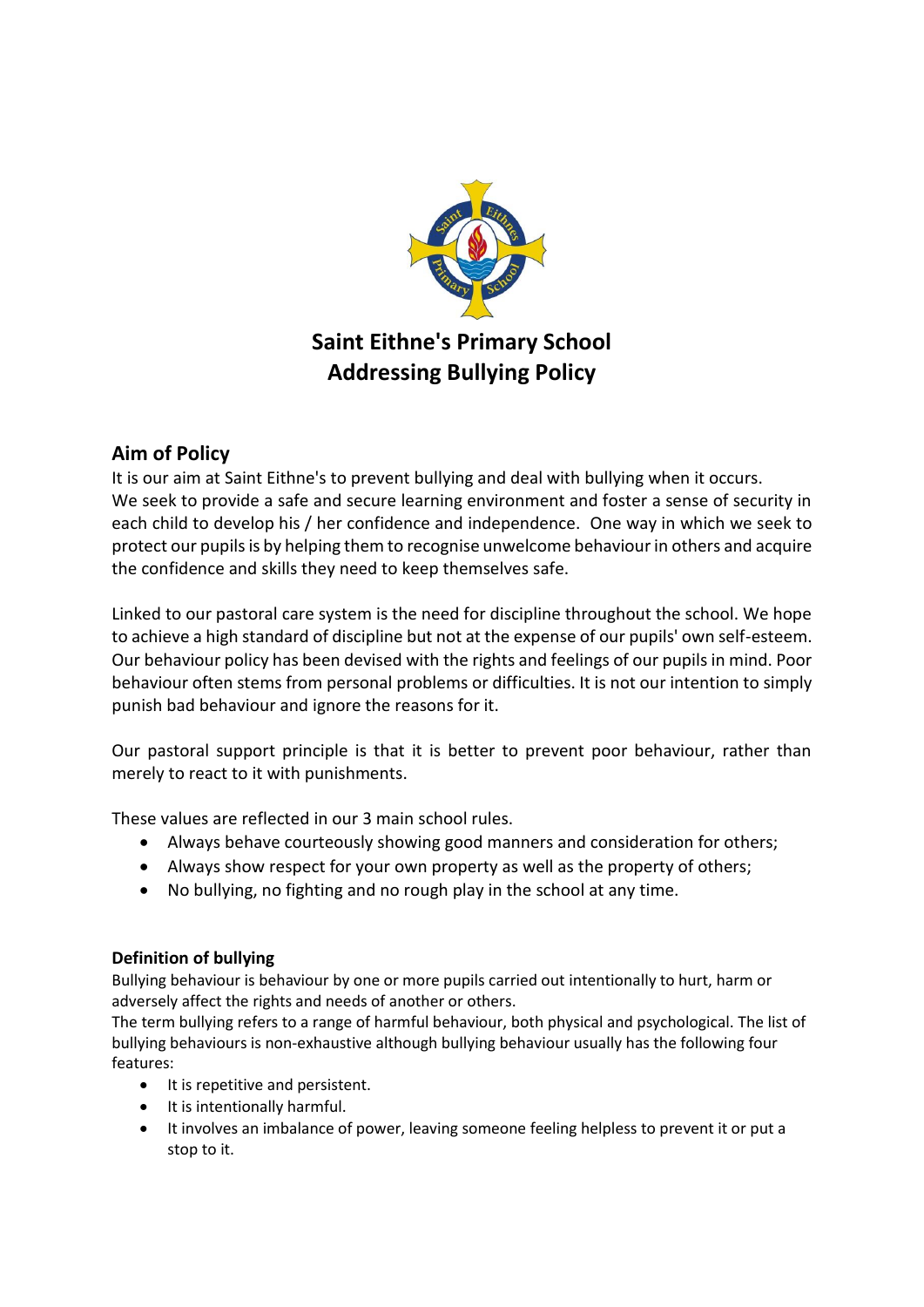## **The Definition of Bullying for Northern Ireland as outlined in the 2016 Act**

- (1) Bullying includes (but is not limited to) the **repeated** use of
	- a) Any verbal, written or electronic communication
	- b) Any other act, or
	- c) Any communication of those by a pupil or group of pupils, with the **intention** of causing physical or emotional **harm** to that pupil or group of pupils.
- (2) For the purpose of subsection (1), "act" includes **omission**.

### **Bullying can be**:

**Emotional**: Being unfriendly, excluding, tormenting (e.g. hiding books, threatening gestures);

**Physical:** Pushing, kicking, hitting, punching or any use of violence;

**Racist:** Racial taunts, graffiti, gestures;

**Sexual:** Unwanted physical contact or sexually abusive comments;

**Homophobic:** Because of, or focussing on the issue of sexuality;

**Verbal:** Name-calling, sarcasm, telling lies and/or spreading false rumours, teasing, making fun of; extort from, blackmail or exploit another, try to make other pupils dislike another pupil/s

**Cyber:** All areas of internet, such as email, internet chat room misuse, social media, threats by text messaging & calls, misuse of associated technology, i.e. camera & video facilities etc.

**Omission:** Where a pupil is intentionally left out and where there is wilful failure to include a pupil

#### **Bullying behaviours are not limited to repetition**.

While repetition is internationally recognised as an important element in establishing bullying behaviour, repetition is not required for behaviours to be identified as bullying. When bullying behaviours occur through the medium of electronic communications, "repetition" can take place through repeated viewing and sharing of a post even if there is only one post.

A one off cyber bullying incident will be viewed as bullying behaviour.

At Saint Eithne's Primary School when alleged incidents of bullying behaviour fail to meet the criteria for bullying behaviour, we will use our Positive Behaviour policy to address unacceptable behaviour.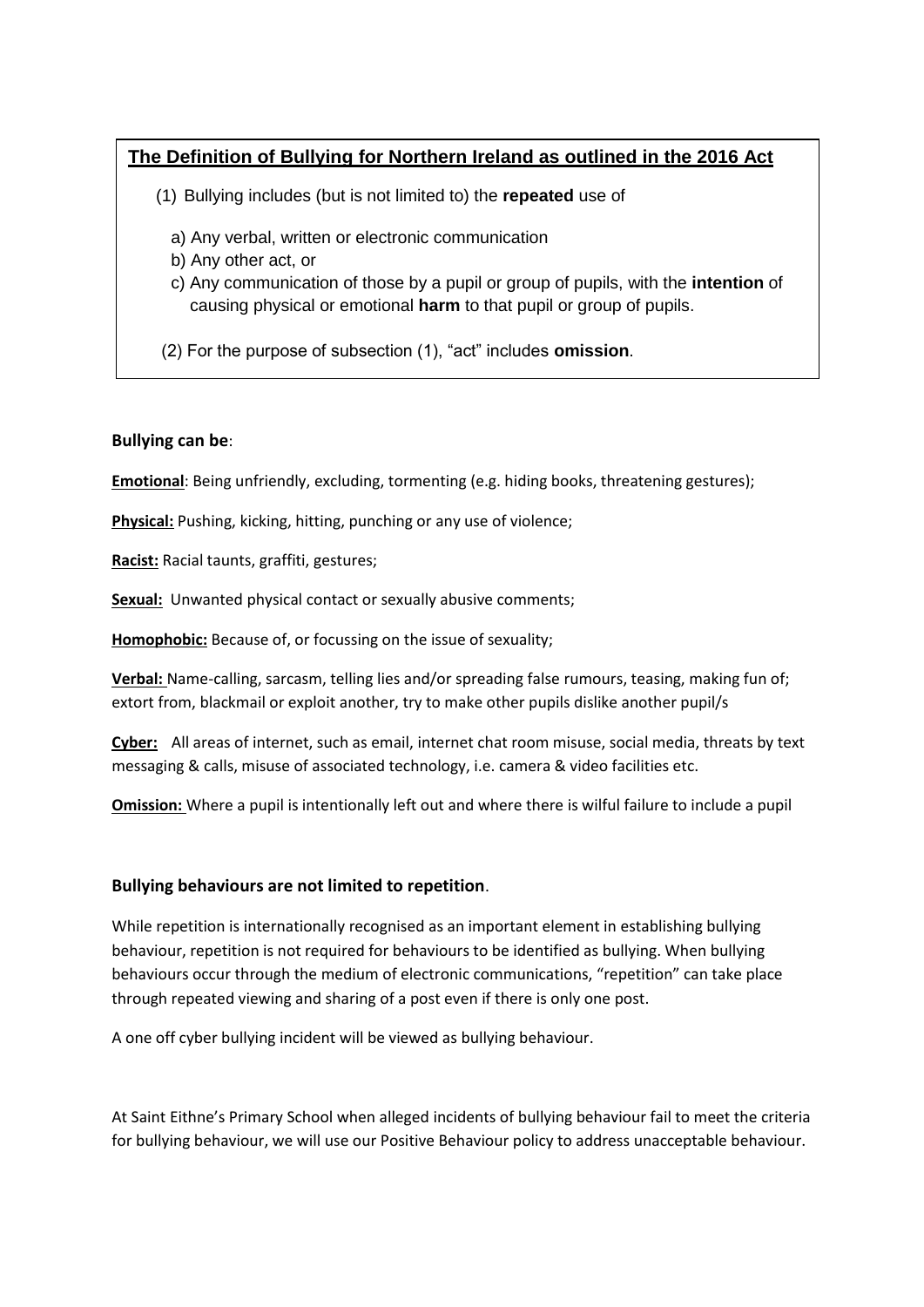#### **Intention to Cause Harm**

At Saint Eithne's Primary School we will determine the intention of the pupil allegedly demonstrating bullying behaviours to cause harm.

The intention to cause harm will be determined by the continuation of identified bullying behaviour after we have implemented interventions to respond to the situation, resolve the concern and restore the relationships.

Discretion will be used in assessing an individual pupil's capacity to understand the impact of their behaviours e.g. due to developmental age, disability or delay.

- 1. **Emotional or psychological harm** is defined as intentionally causing stress or anxiety by scarring, humiliating or affecting adversely a pupil's self-esteem.
- 2. **Physical harm** is defined as intentionally hurting a pupil by causing injuries such as bruises or broken bones.

A child who manifests bullying tendencies has his/her own problems – he /she may feel upset or angry or feel that they don't fit in - perhaps they have problems at home. Maybe they get bullied themselves, perhaps by someone in their own family or other adults. They may be scared of getting picked on so they do it first. They want to show off and seem tough. Many children who show these bullying traits don't like themselves and so take it out on someone else.

# **Dealing with Bullying at Saint Eithne's**

Why is it Important to Respond to Bullying Behaviour?

Bullying hurts. No one deserves to experience bullying behaviour. Everybody has the right to be treated with respect. Pupils who display bullying behaviour need to learn different ways of behaving.

At Saint Eithne's, we have a responsibility to respond promptly and effectively to issues of bullying.

Bullying is a highly distressing and damaging form of abuse and is not tolerated in our school. All staff members are vigilant at all times to the possibility of bullying occurring, and will take immediate steps to stop it happening, to protect and reassure the victim and to discipline the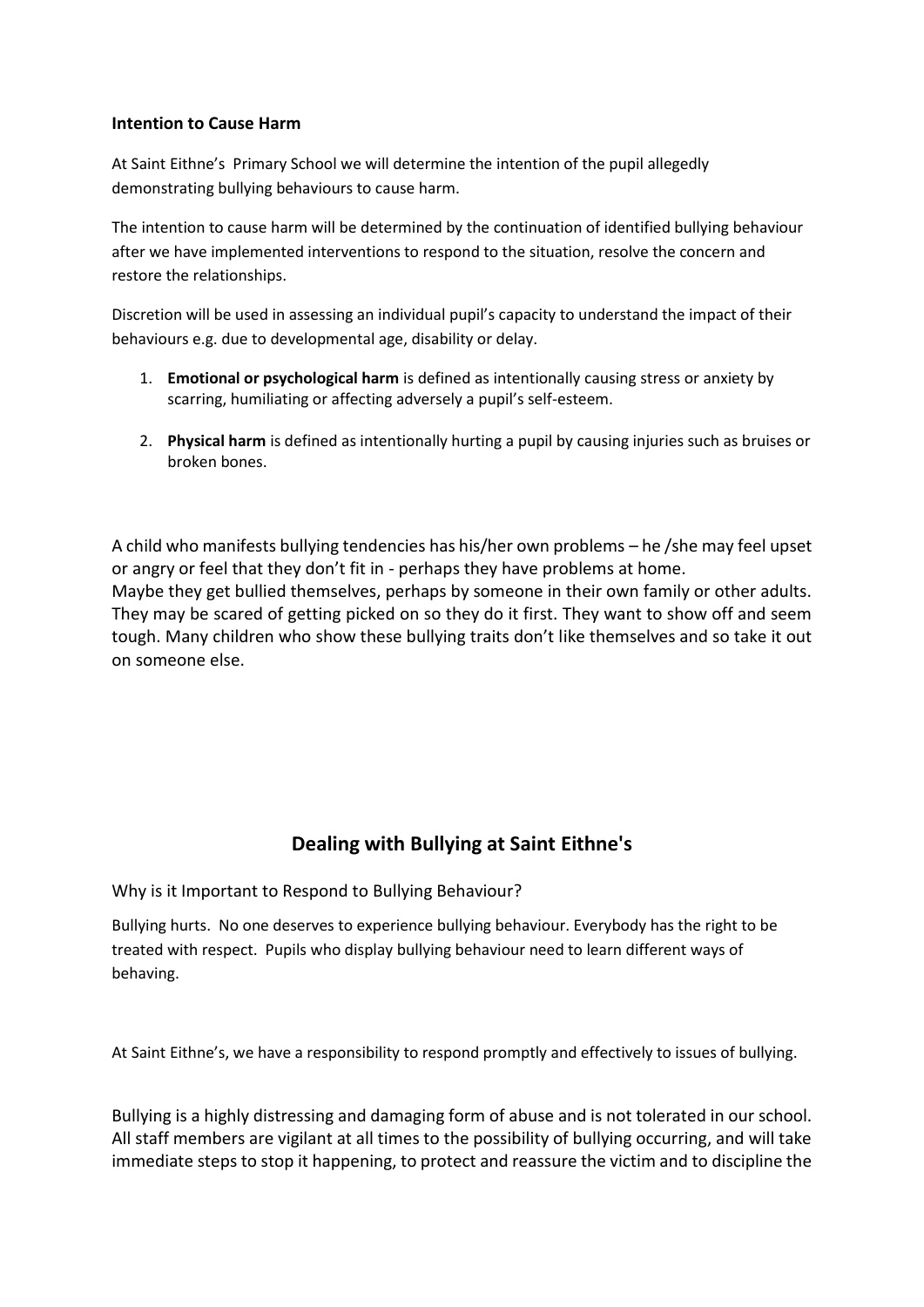bully. Parents of both victim and bully will be personally contacted immediately bullying behaviour is identified.

Any complaint by a parent that their child is, or may be, being bullied will be fully addressed.

- Parents should first approach the class teacher and explain the situation.
- The class teacher will immediately bring the issue to the attention of the Principal (Mr. T. McDowell) who is responsible for whole school discipline or designated teacher for child protection (Mr. Conaghan) who is responsible for Child Protection.
- Necessary steps will be taken to address the issue and the teacher will contact the parent within the space of one week to see if any progress has been made.
- Should the situation continue the Principal or designated teacher for child protection will further consider the matter and appropriate action will be taken.
- Team action will be taken to protect the victim. This will usually include ensuring that another child or small group of children befriends and supports the child being bullied during the school day.
- A parent making a complaint about bullying will have a personal response from the teacher or designated teacher or the principal (whoever is dealing with the issue) within one week of making the complaint, indicating the investigation, which has been carried out, and the action being taken.

NOTE: In all instances the school will deal with bullying issues. However, in some cases it may be found that bullying has not actually taken place. Parents/carers will be given an explanation of the circumstances and we urge you to accept the school's explanation. Nevertheless, the matter will not rest there. The situation will be monitored until the school is satisfied that the child who has stated that he/she felt threatened is safe from bullying. PARENTS MUST NEVER TAKE MATTERS INTO THEIR OWN HANDS. The sanctions taken against a pupil who bullies will depend on the seriousness of the case, but will include the loss of any privileges or position of responsibility he/she holds in the school. His/her behaviour will be carefully monitored until the teacher and/or designated teacher are satisfied that the problem has been resolved. If a pupil's bullying behaviour persists, the second stage will be to instigate child protection procedures and put in place a programme to protect the child in question. At this stage parents of the child who is the known bully will be contacted and asked to assist in remedying the situation. We ask the full support of all parents in these matters with the knowledge that all our parents are willing to take an active role for the good of all our pupils. The final sanction may be considered and used. This is suspension or even expulsion. Please understand if the ultimate sanction of suspension or even expulsion is applied the blemish on the child's record becomes extremely hard to undo.

## **The School Pastoral Team**

The school has a pastoral team which will discuss issues regarding the pastoral aims of the school. The team will consider all cases of bullying, children with pastoral needs and steps needed to manage the needs of these children. Members of the Team: Mr. McDowell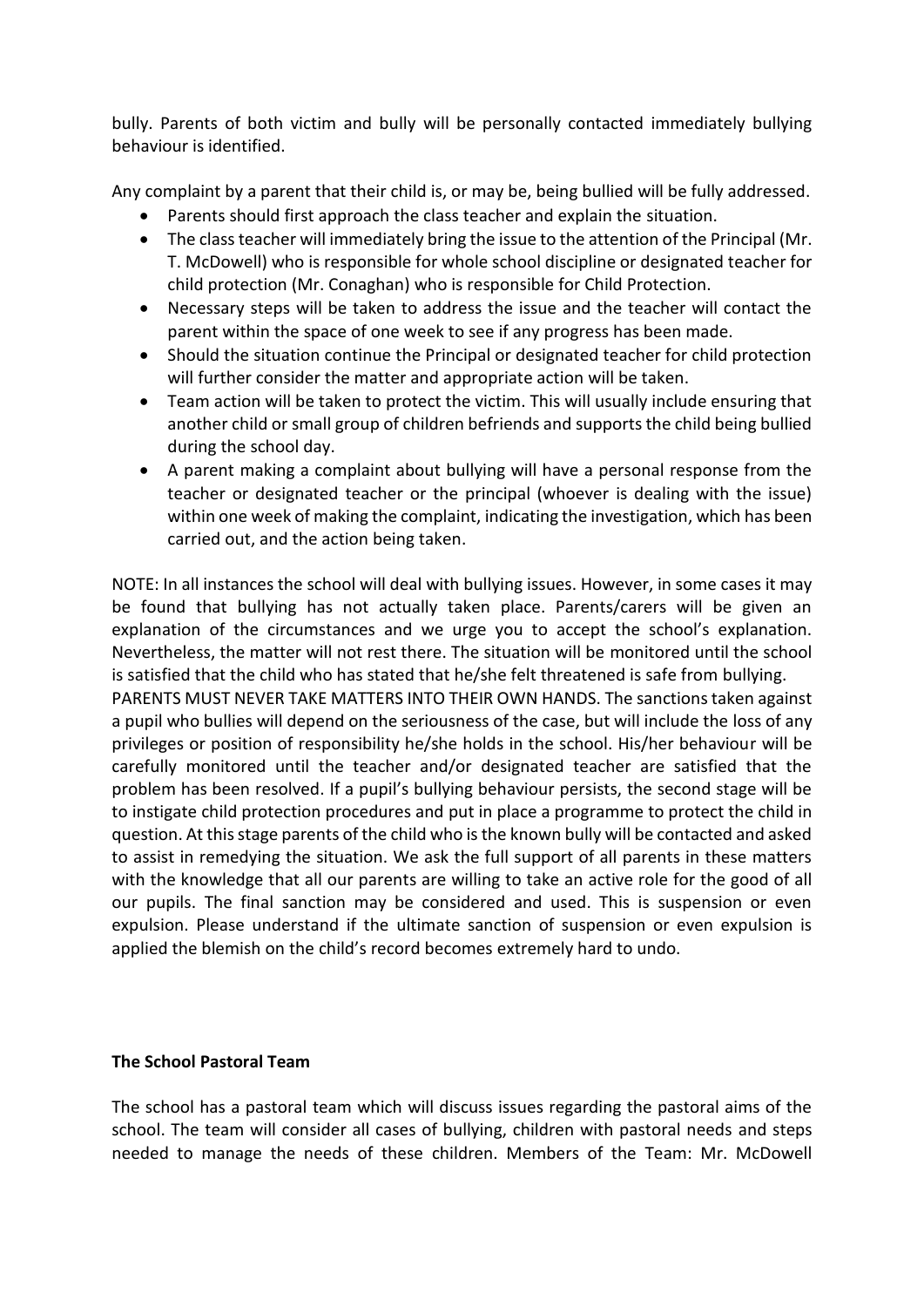(Principal), Mr. Conaghan (Child Protection and SENCo), Mrs. Devlin and Mrs. Spence. (Deputy Designated Teachers) and Mrs. Harrigan (ICT Co-ordinator)

### **Raising Awareness**

As part of our Bullying Policy we aim to raise awareness through the curriculum and give pupils the opportunities to talk about and deal with bullying in general. Teachers will make their children aware of school rules and routines. As part of the class lessons teachers will also educate their pupils morally and spiritually through the Religious programme dealing with the issue of bullying from time to time. Pupils will be informed who the designated teacher for child protection is and given the opportunity to approach this teacher at any time. Teachers may use the "Advice to Pupils" appended with this policy to help pupils understand about bullies, victims and bullying.

## **1. Responsibility of Teachers**

The teacher's responsibility in the class:

- Be watchful, observe the social relationships between pupils in the class.
- Keep records of any bullying incidents and what you did. Inform members of Management Team if necessary.
- Contact parents if need be.
- Draw up a programme of activities on bullying awareness and prevention eg., circle time.

## **Responsibility of Other staff Members**

All our staff members are duty bound to assist in the implementation of our policies within the school. Supervisors, classroom assistants and other non-teaching staff will be watchful at all times that the discipline in the school is maintained according to the rules. Our whole school aims dictate that we should all be caring towards each other and that means making sure that no member of the school community is suffering due to harassment or bullying.

## **Supervision & the School Environment**

Pupils are supervised at all times in Saint Eithne's Primary School. The ratio of adult supervisors to pupils at break-times and lunch times is always above the required averages. Teachers are responsible for pupils in lines and when they go to the toilets. We have taken measures in the construction of our procedures and routines so that it is extremely difficult for children to be physically bullied during the school day. Pupils must always go in pairs when moving about the school on messages or when fulfilling other tasks. Some areas of the school are out of bounds and pupils must not go there unsupervised. At playtime there are no areas where pupils play that are out of sight of supervisors or teachers and supervisors are warned to be watchful of all potential bullying situations.

Pupils on occasion may be threatened or bullied on the way home from school. We cannot be responsible for what happens to our children outside the school after school hours. However, we do feel it is our responsibility to notify parents of victims and those who perpetrate such acts and assisting those who are victims as best we can for their safety of all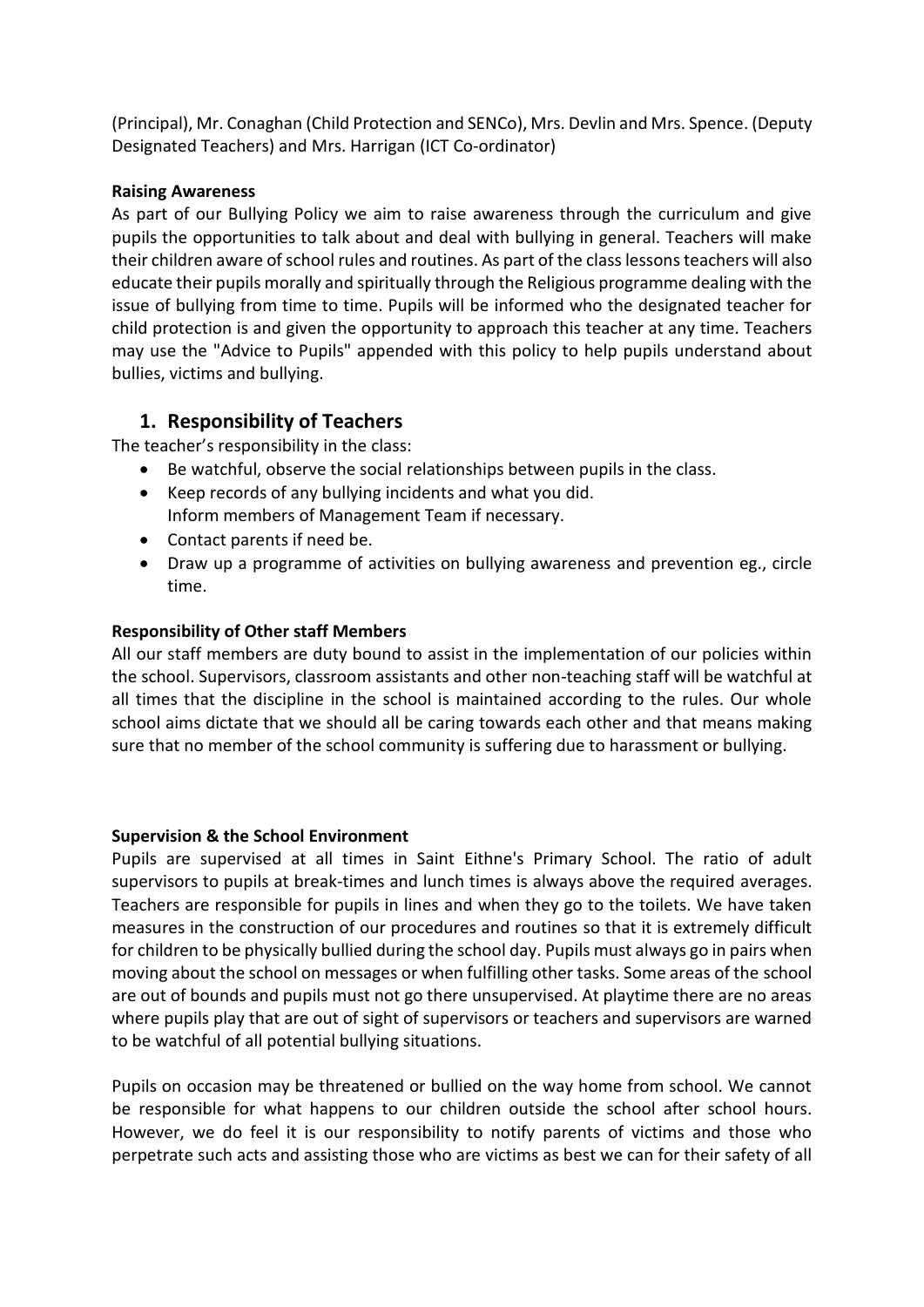our children. We believe that all our parents understand this point of view and will willingly help us resolve any problems of this nature.

# **2. Advice to Pupils**

## **What does it feel like to be bullied?**

Bullying hurts. It makes you scared and upset. It can make you so worried that you can't work well at school. Some children have told us they have skipped school to get away from it. It can make you feel that you are no good, that there is something wrong with you. Bullies can make you feel that it's your fault.

# **3. Helping a friend**

Maybe you're not being bullied, but you know someone who is - perhaps that person is not even a good friend, but a classmate or someone from another class? Have you ever stood around and noticed that someone was being bullied, but weren't sure what, if anything, you could do? Or thought that nothing you could do, would make a difference? Don't ignore bullying. **You can help**. Don't let the bullies get away with thinking no one will do anything. Here are a few things you can do, and a couple that you can't:

- Don't rush over and take them on it might not be safe and you don't want other people to think you are a bully.
- Let a teacher or another adult know what's happening.
- Try to be a friend to the person being bullied.
- Refuse to join in.
- Sometimes you can't sort it out yourself. Ask an adult for help.

## **How to stop the bullying**

If you are being bullied, you can do something about it. **You** can make a difference!

- **TELL, TELL, TELL.**
- Practise what you want to say.
- Keep a note or diary of what is happening.
- Don't give up.
- Ask your parents to visit the school.
- Talk over what to do with a friend, a teacher, your mum or dad or someone you trust.
- Remember that teachers have to listen carefully when a child tells them about being bullied.

*Remember* - it's right to tell an adult that you are being bullied and to ask for their help. But you don't have to let them take over. You can talk with them about what you would like to happen.

## **Children get bullied.....**

- At school in the playground, in class or in the toilets.
- On their way to and from school.
- On the bus.
- In the park.

# **4. Some people say.....**

**"Only victims get bullied..."**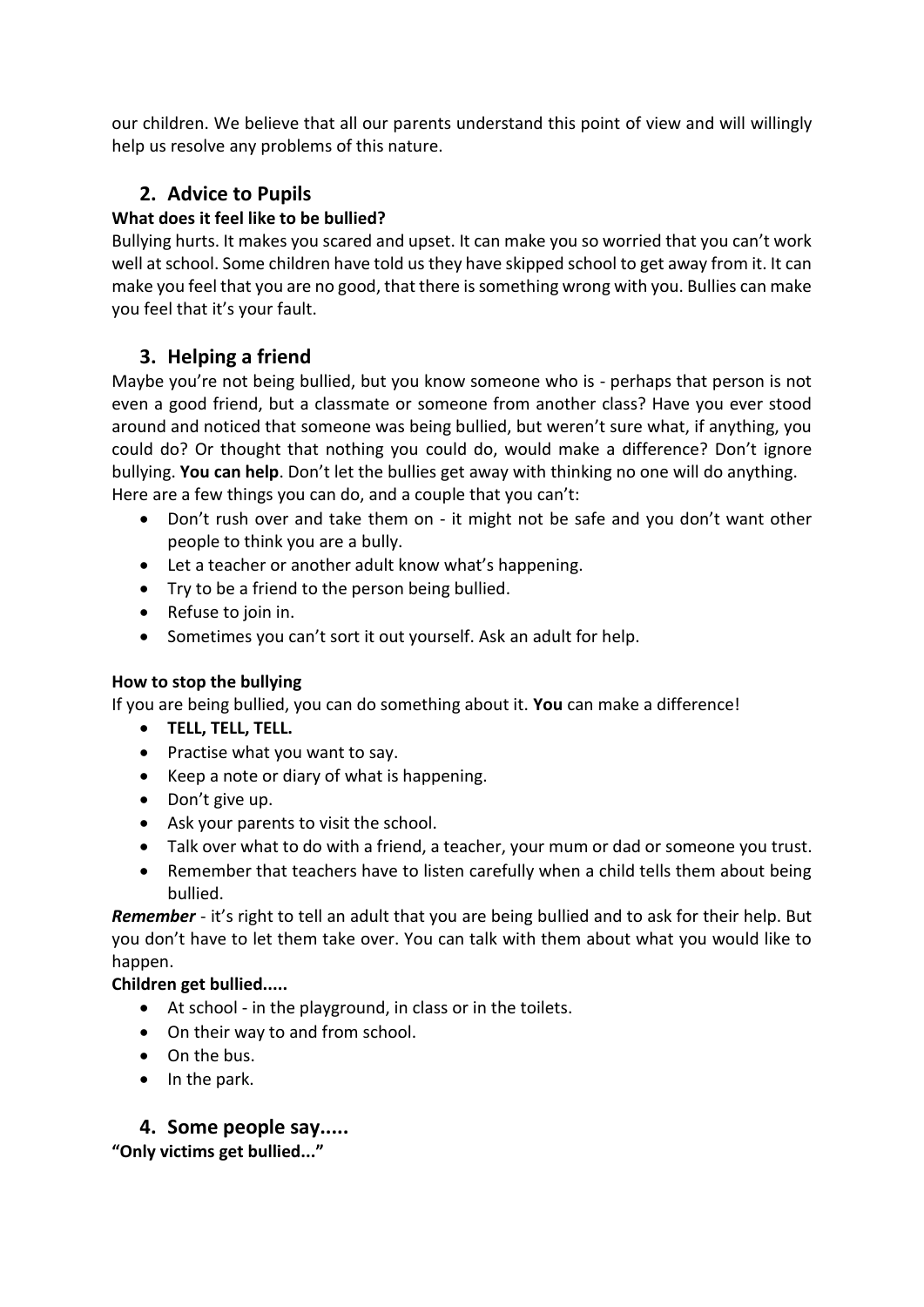It is not true that some people are more likely to be bullied than others. Although some people are bullied because they may be different in some way (they have a disability, are from another country, or speak with a different accent), many other children are bullied without any obvious reason. Don't forget that bullies have sometimes been bullied themselves.

#### **Some people say.....**

#### **"If you hit back, you won't get bullied again..."**

#### **Don't believe it. It may work sometimes, but it is just as likely to make things worse.**

ChildLine can help. ChildLine is the free telephone helpline for children and young people. You can ring any time of day, any day of the year. It's free and it's confidential - that means that no one else will know about the conversation unless you decide to tell him or her. The call will not show up on the family phone bill, although it may if you use a mobile or cable phone. Sometimes it's hard to get through, because the lines are all busy. But keep trying, you will get through eventually. Many children call ChildLine to talk about bullying. Last year, over 10,000 children called. If you want to talk to someone, you can speak to one of our counsellors. **Just ring 0800 1111.** Or you can write to Freepost 1111, London N1 0BR. You don't have to use a stamp.

#### **Books to read about bullying**

*The Camera Obscura* by Hugh Scott (published by Walker) For fluent readers.

*Bully* by David Hughes (published by Walker) For younger readers.

#### *Taking the Cat's Way Home* by Jan Mark

(published by Walker) For younger readers.

*Bully* by Yvonne Coppard (published by Red Fox) For fluent readers.

*Beat the Bullies* by Michele Elliot (published by Macmillan) For younger readers.

*The Bailey Game by Celia Rees* (published by Piper) For fluent readers.

*The Angel of Nitshill Road* by Anne Fine (published by Methuen) For younger readers.